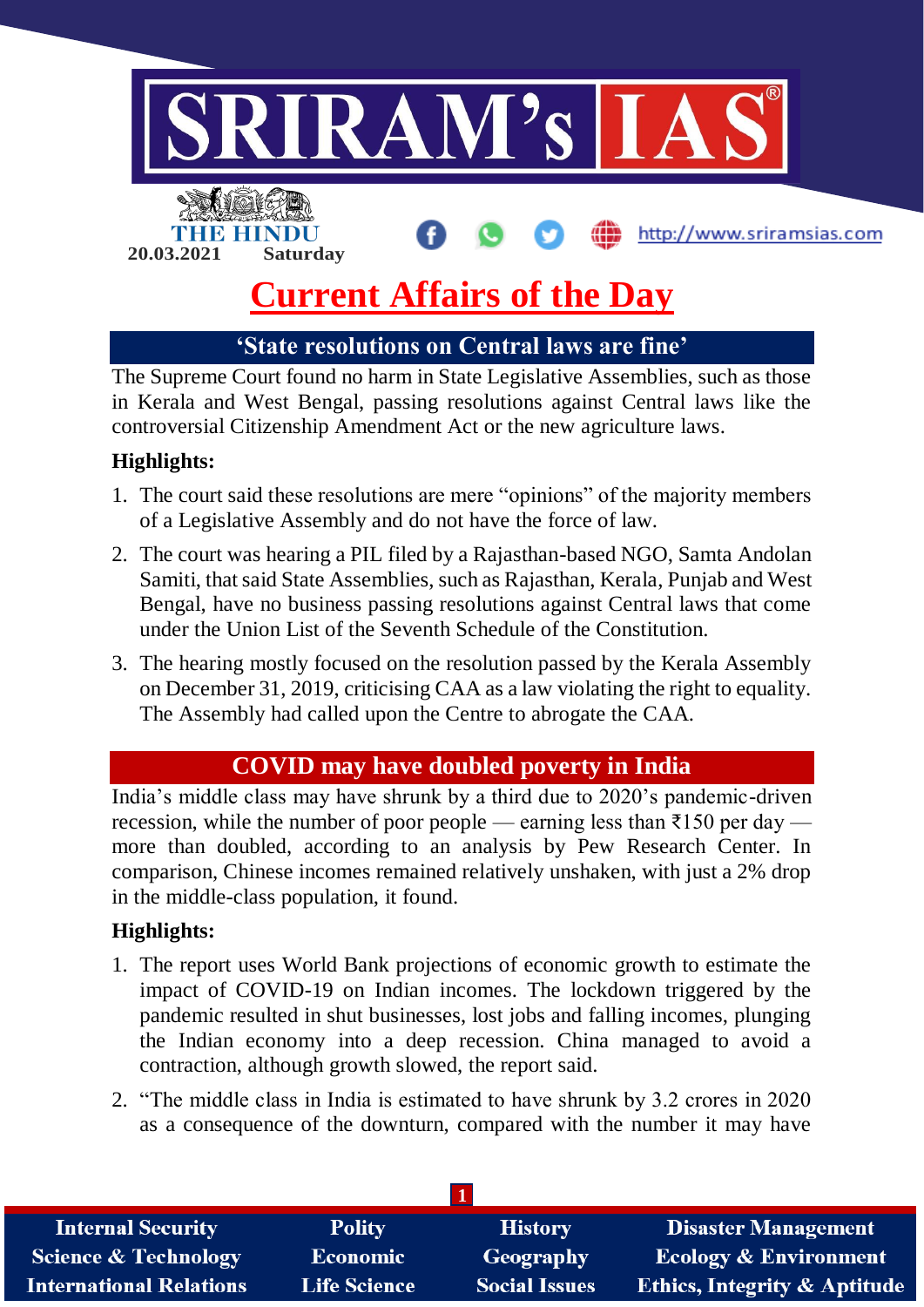

reached absent the pandemic," said the report, defining the middle class as people with incomes of approximately ₹700-1,500 or \$10-20 per day.

### **NREGA demand up**

- 1. "Meanwhile, the number of people who are poor in India (with incomes of \$2 or less a day) is estimated to have increased by 7.5 crores because of the COVID-19 recession. This accounts for nearly 60% of the global increase in poverty," the report added,
- 2. It estimated an increase from almost 6 crores to 13.4 crore poor people. It also noted the record spike in MGNREGA participants as proof that the poor were struggling to find work.

## **Scrap 1886 lease on Mullaperiyar Dam: a plea**

The Supreme Court on Friday decided to examine a plea to terminate the lease deed concerning the Mullaperiyar dam, originally signed between the Maharaja of Travancore and the British Secretary of State for India in Council for 'Periyar Project' in 1886.

## **Highlights:**

- 1. The petition contended that the States of Kerala and Tamil Nadu, which succeeded the original signatories of the lease deed in 1970, has breached the terms of the deed. It said both States have not taken care of the safety issues concerning the dam.
- 2. Tamil Nadu has "not carried out the construction of an evacuation tunnel at low level to make possible evacuation of water in the event of a distress to one of the oldest dams in India, as prescribed mandatory in the 'Guidelines for Preparing Operation and Maintenance Manual for Dams'.
- 3. This is a breach of the terms of the lease deed", the petition said. Tamil Nadu did not carry out the necessary repairs on the dam, it added.
- 4. It said that Kerala, as the "landlord" of the 8,000 plus acres on which the dam is situated, should terminate the lease with "tenant" Tamil Nadu.

#### **Background:**

Mullaperiyaru Dam is a masonry gravity dam on the Periyar River in the Indian state of Kerala. It is located 881 m (2,890 ft) above mean sea level, on the

| <b>Internal Security</b>        | <b>Polity</b>       | <b>History</b>       | Disaster Management                     |
|---------------------------------|---------------------|----------------------|-----------------------------------------|
| <b>Science &amp; Technology</b> | <b>Economic</b>     | Geography            | <b>Ecology &amp; Environment</b>        |
| <b>International Relations</b>  | <b>Life Science</b> | <b>Social Issues</b> | <b>Ethics, Integrity &amp; Aptitude</b> |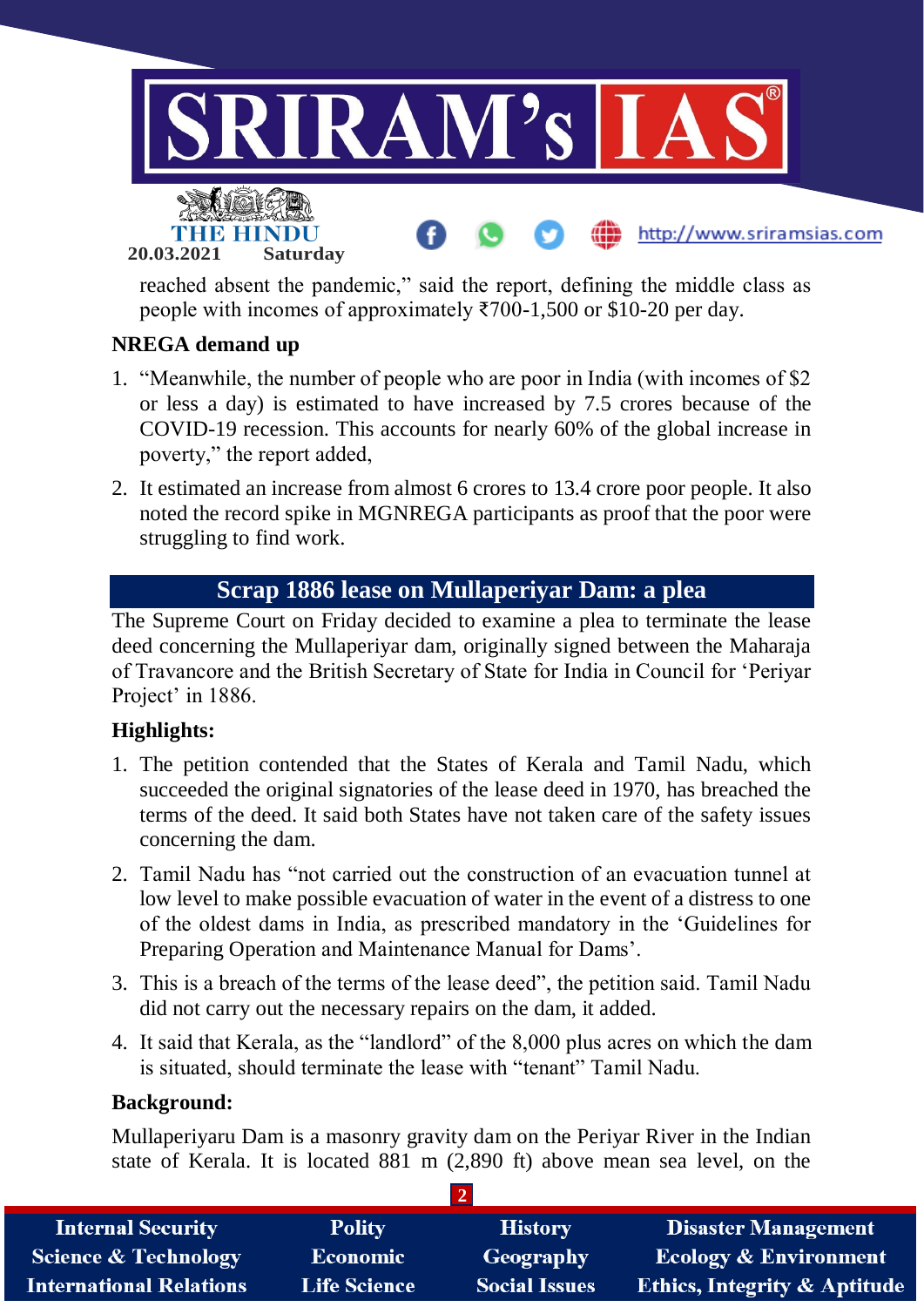

Cardamom Hills of the Western Ghats in Thekkady, Idukki District of Kerala, South India. It was constructed between 1887 and 1895 by the British and also reached an agreement to divert water eastwards to the Madras Presidency area (present-day Tamil Nadu).

It has a height of 53.6 m (176 ft) from the foundation, and a length of 365.7 m (1,200 ft). The Periyar National Park in Thekkady is located around the dam's reservoir. The dam is built at the confluence of Mullayar and Periyar rivers. The dam is located in Kerala on the river Periyar but is operated and maintained by the neighbouring state of Tamil Nadu. Although the Periyar River has a total catchment area of 5398 km2 with 114 km2 downstream from the dam in Tamil Nadu, the catchment area of the Mullaperiyar Dam itself lies entirely in Kerala and thus not an inter-State river.

## **Six tigers 'missing' in Ranthambore**

Six tigers — four adults and two sub-adults — have been unaccounted for since March 2020 in the Ranthambore tiger sanctuary, Rajasthan. However, State forest officials are not willing to label them "missing" and denied reports that they may have been poached.

## **Highlights:**

- 1. Independent wildlife groups such as Tiger Watch have alleged that the tigers have been missing for over a year and that "negative human intervention being a cause [poaching]" could not be ruled out.
- 2. It was not unusual for tigers to move outside the reserve even as far as Mathura, Uttar Pradesh; Bharatpur in Rajasthan and Dati in Madhya Pradesh — but they have not ruled out other causes.
- 3. There have been no camera trap images of the six creatures since March. Ranthambore's estimated 70 tigers exceeded its carrying capacity and newer tigers were driving out older ones and so the tigers had possibly branched out of their territories.
- 4. The disappearance of tigers was a cause for concern as generally established adults don't venture very far. So if it is this category of tigers and so far not captured on camera, then there is cause for concern. Also, the particular territories in Ranthambore are notorious for poaching.

| <b>Internal Security</b>        | <b>Polity</b>       | <b>History</b>       | <b>Disaster Management</b>              |
|---------------------------------|---------------------|----------------------|-----------------------------------------|
| <b>Science &amp; Technology</b> | <b>Economic</b>     | Geography            | <b>Ecology &amp; Environment</b>        |
| <b>International Relations</b>  | <b>Life Science</b> | <b>Social Issues</b> | <b>Ethics, Integrity &amp; Aptitude</b> |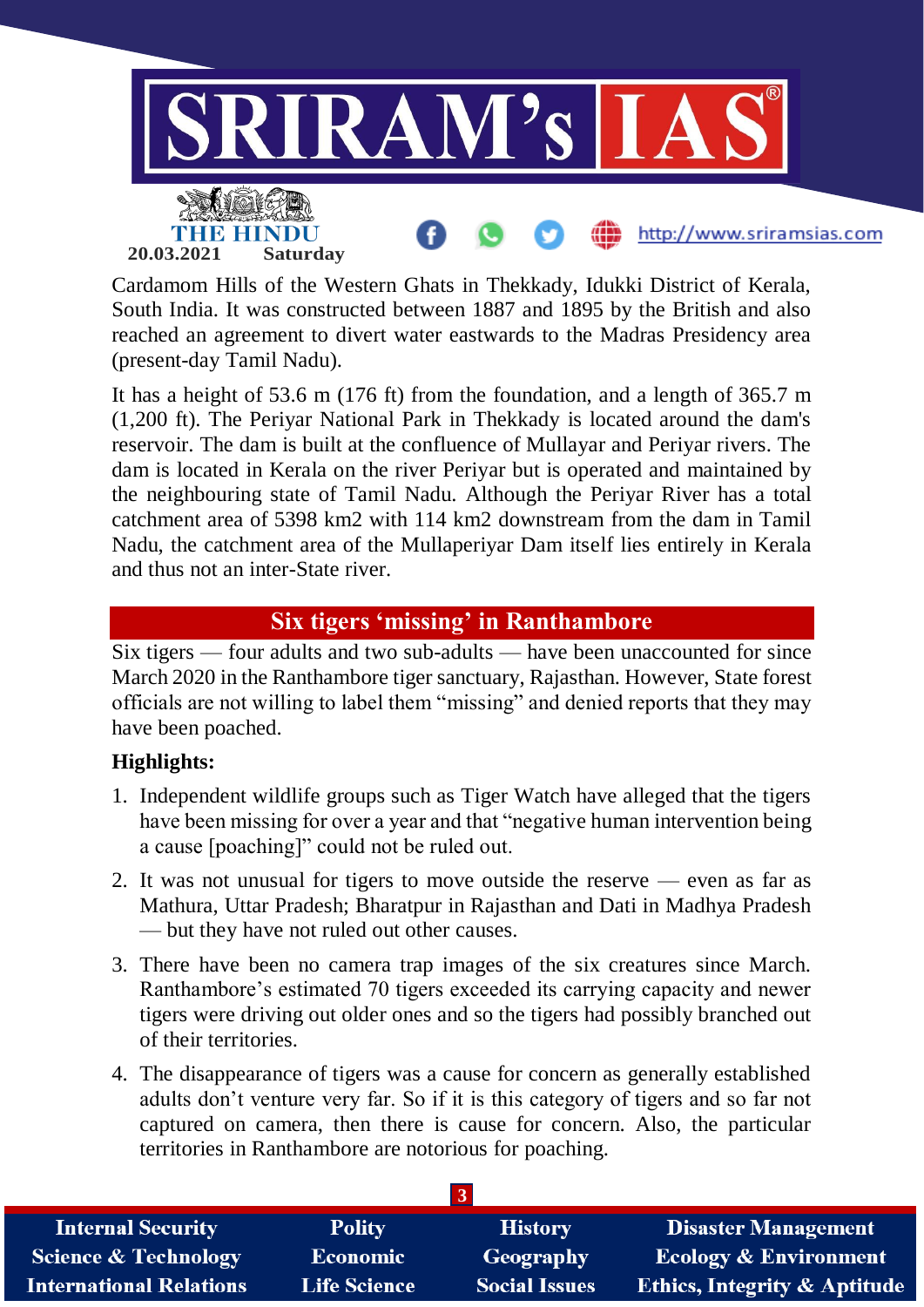

India has 2,967 tigers, a third more than in 2014, according to results of a census made public on July 29 last year. Ranthambore, according to this exercise, had 55 tigers. Madhya Pradesh has the highest number of tigers at 526, closely followed by Karnataka (524) and Uttarakhand (442). Chhattisgarh and Mizoram saw a decline in tiger population and all other states saw an increase.

## **Specify reasons for rejecting health claims: IRDAI to insurers**

The Insurance Regulatory and Development Authority of India (IRDAI) has cautioned insurers against not being transparent to policyholders while rejecting health insurance claims.

### **Highlights:**

- 1. "Insurer shall ensure that the repudiation of the claim is not based on presumptions and conjectures," the IRDAI said in a circular to Life, General and Standalone Health Insurance Companies as well as TPAs.
- 2. IRDAI said when a claim is denied or repudiated, the insurer should communicate the same, specifically mentioning reasons and also referring to the corresponding policy conditions.
- 3. Separately, IRDAI asked insurers to make special arrangements to facilitate eligible policyholders to get vaccinated against COVID-19 as a group or individually either at government or private facilities as per the option of the policyholders.
- 4. The insurer should assist them by making arrangements through pre-booking slots and send reminders when the second shot of vaccine is due, IRDAI said. The regulator did not specify whether the cost of the vaccination would be covered under the policies for those taking the shots at private hospitals.
- 5. However, on Thursday the regulator had clarified that "in the unlikely event of hospitalisation following an adverse reaction to COVID-19 vaccination, hospitalisation is covered under the health insurance policies subject to the specific terms and conditions of the policy."

| <b>Internal Security</b>        | <b>Polity</b>       | <b>History</b>       | <b>Disaster Management</b>              |
|---------------------------------|---------------------|----------------------|-----------------------------------------|
| <b>Science &amp; Technology</b> | <b>Economic</b>     | Geography            | <b>Ecology &amp; Environment</b>        |
| <b>International Relations</b>  | <b>Life Science</b> | <b>Social Issues</b> | <b>Ethics, Integrity &amp; Aptitude</b> |